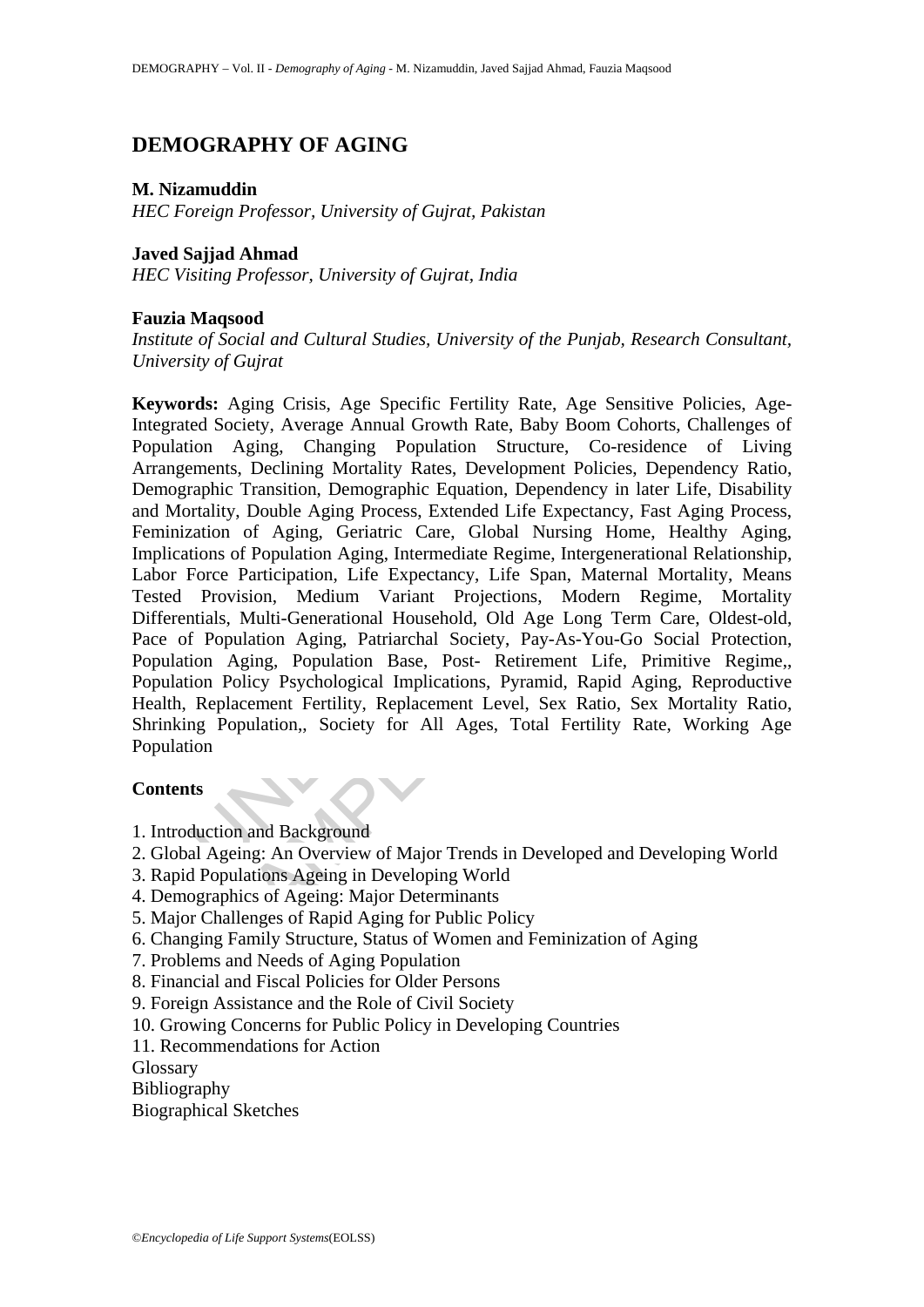#### **Summary**

According to the UN estimates, declining fertility and increasing longevity are resulting in aging of population in both developed and developing countries which need serious attention of the governments. Worldwide, the number of people aged 60 and over will increase from about 600 million in 2000 to almost 2000 million in 2050. In developing countries as a whole, 60 year and above population is about 8 per cent and will increase up to 28 per cent by 2050.

Successes in reproductive health and family planning programs and improvements in health care services (low fertility and low mortality) have contributed towards population aging by enabling longer survival. Moreover, population aging in developing countries is taking place at a much faster pace than it did in developed world.

following to enable and the article of the article of the article of article and a process of major aging is it taking place at a much faster pace than it did in developed we bblems posed by aging population constitute eco Final many practical many practical metallical metallic conomic, social and emotions posed by aging population constitute conomic, social and emotions of the older people. Moreover, elderly population is also likely to the The problems posed by aging population constitute economic, social and emotional dependency of the older people. Moreover, elderly population is also likely to be affected by chronic diseases and disabilities. Hence, they pose a heavy burden on the national budgets in terms of their pension, improved living arrangements, health care cost and social needs. These issues have invited policy makers to revisit the old policies and formulate new policies and social protection programs for the aged.

In most developing countries, women constitute at least 55 per cent of the total aging population. Old women experience old age, mostly as dependents and vulnerable compared to men. Developing countries need to take urgent steps to address the concerns of aging population and to take preventive measures to ensure healthy and active ageing in the future.

There is a need to evolve a new paradigm to minimize the generation gap between the older people and young generation for social protection and to meet the growing needs of elderly population on priority basis

### **1. Introduction and Background**

Population aging is increasingly being recognized as a process of major significance for all societies, and particularly for those in less developed regions, as they enter the twenty-first century. The concern for older persons emerged strongly in The First World Assembly on Aging, held in Vienna, (1982) when United Nations International Plan for Action on Aging in the enunciation of Principles for Older Persons and Targets on Aging for the year 2001 were adopted. It was further promoted by the General Assembly Resolution 46/91 of December 1991, which more explicitly recognized the importance of these issues in less developed regions.

The Programme of Action of the 1994 International Conference on Population and Development (ICPD) provided a major impetus for addressing this theme and further progress has been made through a number of international meetings identifying needs and initiating programs and projects. These include the recommendations of the ICPD+5 Technical Meeting on Population Aging held in Brussels (Cliquet and Nizamuddin, 1999), and the proposals for key actions for further implementation of the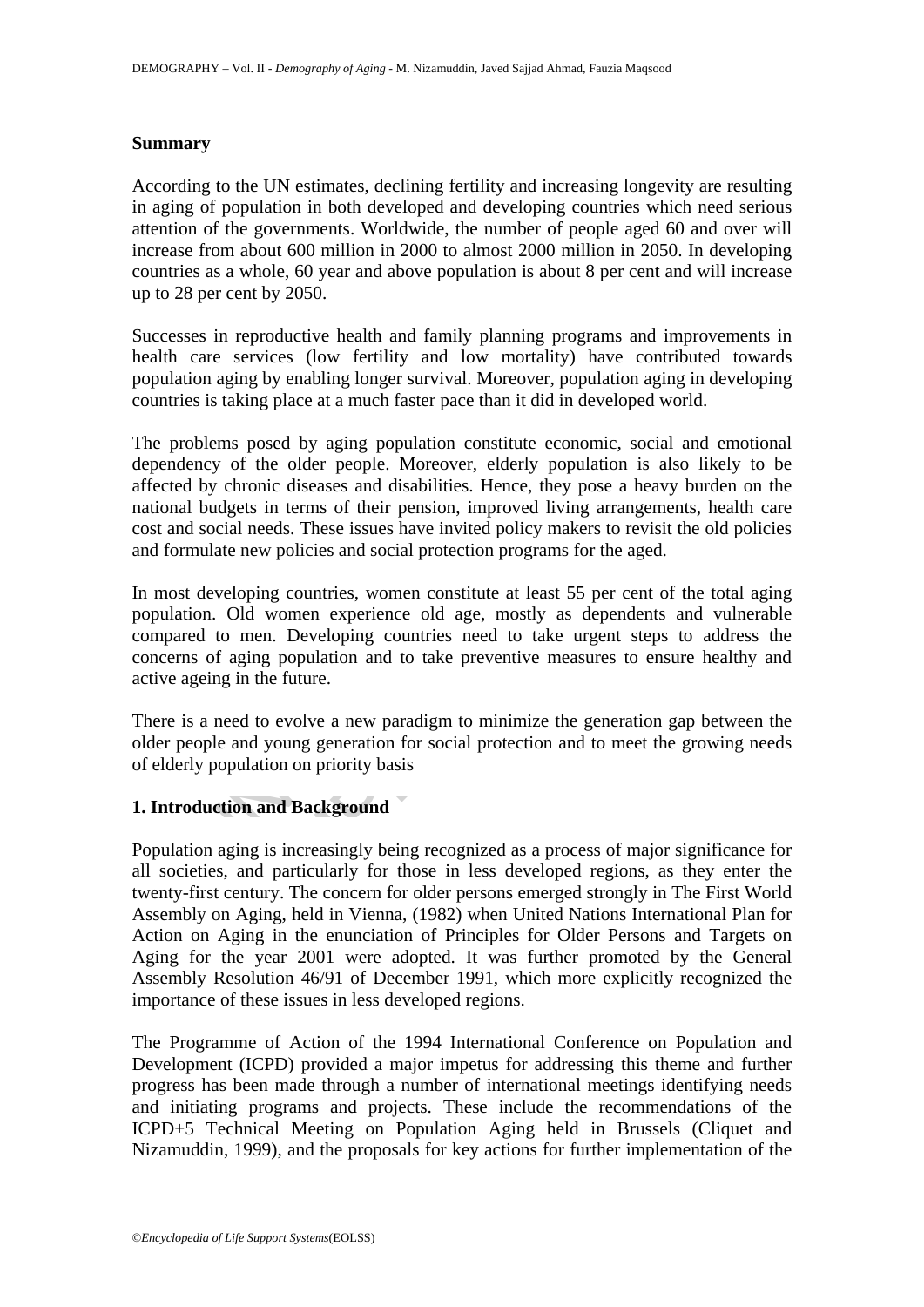Programme of Action of the ICPD in the Report of the Secretary-General for the 21<sup>st</sup> Special Session of the UN General Assembly. Recommended actions focused on fostering intergenerational dialogue and solidarity, gender sensitive research to meet the policy and program challenges of population aging, and the need to document catching positive experience of relevant policies and programs from the advanced nations and from those countries with relevant experience.

The Second World Assembly on Aging (SWAA), held in Madrid in April 2002, built upon the concept of a "Society for All Ages", set a milestone and called upon member states for changes in attitudes and adjustments in national and international policies, corporations and other organizational practices. The Madrid International Plan of Action on Aging that was adopted by the assembly, made several far reaching recommendations to the member states, such as:

- i. Provide opportunities, programs and support to encourage older persons to participate or continue to participate in cultural, economic, political, social life and lifelong learning;
- ii. Provide information and access to facilitate the participation of older persons in mutual self-help, intergenerational community groups and opportunities for realizing their full potential;
- iii. Older persons should be treated fairly and with dignity, regardless of disability or other status, and should be valued independently of their economic contribution; encourage the establishment of organizations of older persons at all levels to, *inter-alia*, represent older persons in decision-making;
- on Aging that was adopted by the assembly, made severa<br>endations to the member states, such as:<br>Provide opportunities, programs and support to encourage ole<br>participate or continue to participate in cultural, economic, pol and the mortal continue of particular system and support to encourage older person<br>vide opportunities, programs and support to encourage older person<br>iticipate or continue to participate in cultural, economic, political, s iv. Enable older persons to continue working as long as they want to work and are able to do so; make special efforts to raise the participation rate of women and disadvantaged groups, such as the long-term unemployed and persons with disabilities, thereby reducing the risk of their exclusion or dependency in later life; encourage appropriate social protection/social security measures for older persons in rural and remote areas;
- v. Ensure equal access to basic social services for older persons in rural and remote areas.
- vi. Assist families to share accommodation with older family members who desire it;
- vii. Encourage and promote literacy, numeracy and technological skills training for older persons and the aging workforce, including specialized literacy and computer training for older persons with disabilities;
- viii. Organize, as a matter of urgency where they do not exist, social protection/social security systems to ensure minimum income for older persons with no other means of support, most of whom are women, in particular those living alone and who tend to be more vulnerable to poverty; and
- ix. Set targets, in particular gender-specific targets, to improve the health status of older persons and reduce disability and mortality.

# **2. Global Ageing: An Overview of Major Trends in Developed and Developing World**

In the year 2007, United Nations undertook a detailed global review of the progress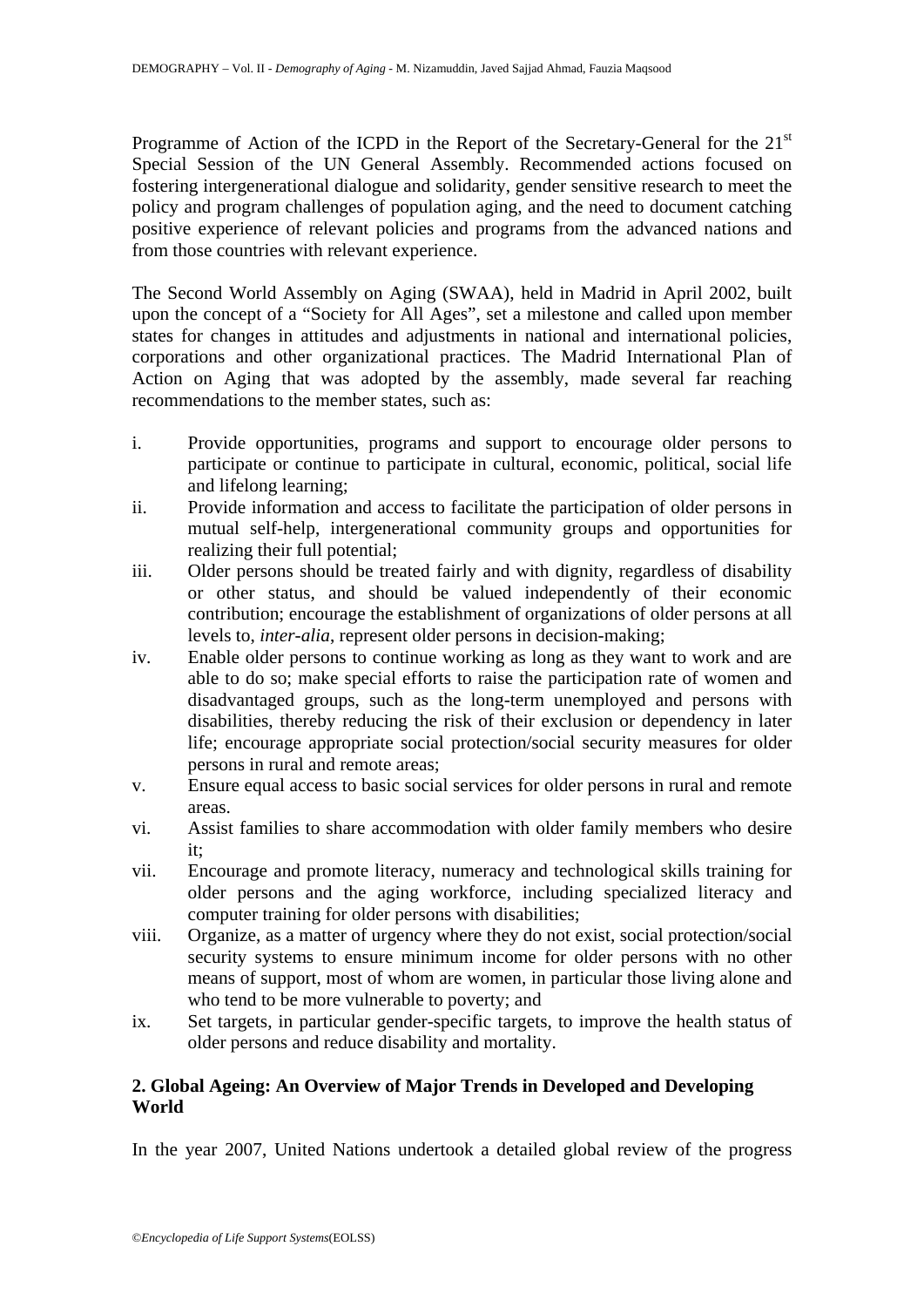made since the Madrid International Conference 2002. The UN Population Division published a report, titled: *World Population Aging 2007*. The data of the report reflects the latest projections and revised estimates on population aging.

Declining mortality has improved survivorship among the middle aged and the elderly, further enhancing the prospects of extended life expectancy and contributing to the structural shift from younger to the older populations. Consequently, populations of older persons are not only growing numerically but also as a proportionate share of the total population. (United Nations, 2007).

The above mentioned figures indicate the proportion of the population aged 60 and over in the world population in 2006 and 2050. It shows that in 2050 the population of  $60+$ persons will be doubled, which is a serious concern for the policy makers and program managers in both developed and developing world.

Despite the increasingly widespread occurrence of this phenomenon, however, the extent of population aging at the end of the twentieth century varies widely between regions. The large proportions of older persons in the more developed regions have attracted a great deal of supportive concern as those 60 years of age and over reached 20 percent of the total population by 2006, and projected to reach a level of 32 percent by 2050(United Nations 2007). By contrast, relatively little attention has been directed to the rapidly changing population structure in less developed regions.

Following 12000 and 2000. It shows that in 2000 up population in 2000 up population in 2000 up and a serious concern for the policy makers in both developed and developing world.<br>
the increasingly widespread occurrence of In both developed and developing world.<br>
e increasingly widespread occurrence of this phenomenon, however,<br>
oppulation aging at the end of the twentieth century varies widely between<br>
lead population by 2006, and projecte The issue of living alone in old age is also considerable as in more developed regions, there are only 13 percent men living alone at old age in 2006 compared to 32 percent women. In less developed regions these figures are 5 percent and 9 percent for men and women respectively. (See Table 1). Aged people 60 years or over, who are currently married, in more developed regions, 79 percent are men and 48 percent are women. In the less developed regions, situation is not much different having 81 percent men and 47 percent women married at this age. Thus, a large proportion of older women at age 60 and over are either widowed, divorced or separated, which of course put these women in vulnerable position.

Population aging has the following notable features:

- i) Population aging also causes changes in living arrangements resulting in increasing number of older people living alone(about 13% men and 35% women of older age in 2006, in Europe, lived alone(see Table 1)
- ii) Population aging is particularly rapid among women, resulting in "feminization" of population aging (because of lower mortality rates among women). For example, in Asia, there were 10.4 percent older women and 8.9 percent older men in 2006 aged 60 years or over, or a sex ratio of 88 men for every 100 women (see Table 1)
- iii) Since older persons have usually lower income and a higher proportion of them are living below the poverty line, population aging is associated with poverty, particularly in developing countries. (Gavrilov and Heuveline 2003)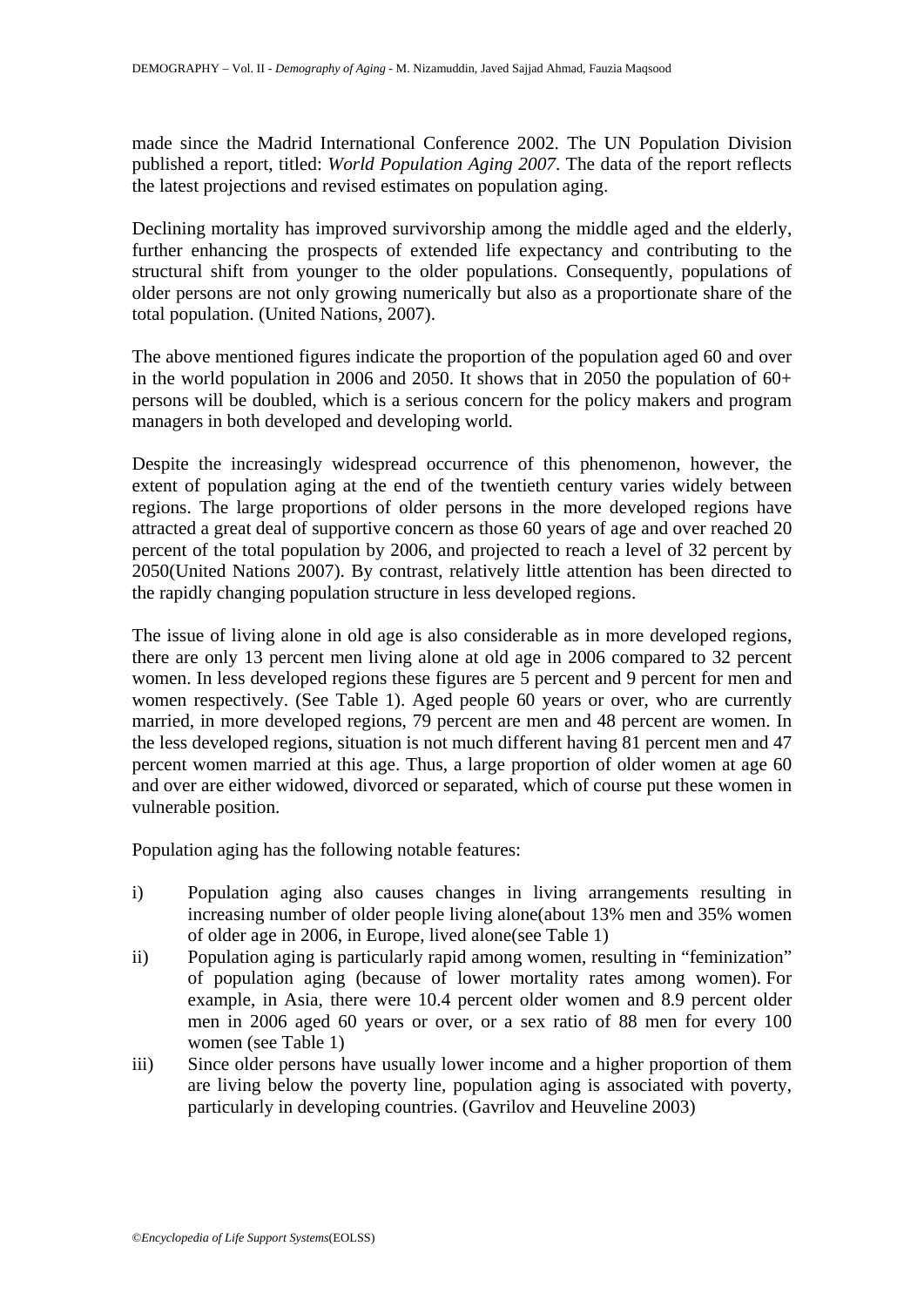| <b>Country or</b><br>Area                         | POPULATION AGED 60 YEARS OR OLDER |         |                                      |      |                                    |                            |                                                                                                                       |                                               |                                           |  |
|---------------------------------------------------|-----------------------------------|---------|--------------------------------------|------|------------------------------------|----------------------------|-----------------------------------------------------------------------------------------------------------------------|-----------------------------------------------|-------------------------------------------|--|
|                                                   | <b>Number</b><br>(millions)       |         | Percentage of<br>total<br>population |      | Percentage<br>currently<br>married | Percentage<br>living alone | 60 and above<br>population<br>Percentage in<br>labor force                                                            | Sex ratio (men per<br>100 women) 2006<br>2006 | Life expectancy at<br>age 60<br>2005-2010 |  |
|                                                   | 2006                              | 2050    | 2006                                 | 2050 | Men/Women                          | Men/Women                  | <b>Men/Women</b>                                                                                                      | $60+$                                         | Men/Women                                 |  |
| World                                             | 687                               | 1968    | 11                                   | 22   | 80/48                              | 8/19                       | 40/16                                                                                                                 | 82                                            | 17/21                                     |  |
| <b>More</b><br><b>Developed</b><br><b>Regions</b> | 247                               | 400     | 20                                   | 32   | 79 / 48                            | 13/32                      | 22/11                                                                                                                 | 72                                            | 19/23                                     |  |
| Less<br><b>Developed</b><br><b>Regions</b>        | 440                               | 1568    | 8                                    | 20   | 81/47                              | 5/9                        | 50/19                                                                                                                 | 88                                            | 17/19                                     |  |
| Least<br><b>Developed</b><br><b>Countries</b>     | 39                                | 171     | 5                                    | 10   | 85/39                              | 4/8                        | 71/37                                                                                                                 | 85                                            | 15/17                                     |  |
| <b>Africa</b>                                     | 48                                | 192     | 5                                    | 10   | 85/39                              | 6/11                       | 64 / 32                                                                                                               | 83                                            | 15/17                                     |  |
| Asia                                              | 374                               | 1 2 3 1 | 9                                    | 24   | 81/50                              | 5/9                        | 48 / 18                                                                                                               | 88                                            | 17/20                                     |  |
| <b>Europe</b>                                     | 151                               | 225     | 21                                   | 34   | 80/47                              | 13/35                      | 15/7                                                                                                                  | 69                                            | 18/22                                     |  |
| Latin<br>America<br>and the<br>Caribbean          | 50                                | 188     | 9                                    | 24   | 75/42                              | 7/10                       | 46/16                                                                                                                 | 82                                            | 19/22                                     |  |
|                                                   |                                   |         |                                      |      |                                    |                            | Table1. Population aged 60 years or older: World and Major Regions<br>Source: United Nations Population Division 2007 |                                               |                                           |  |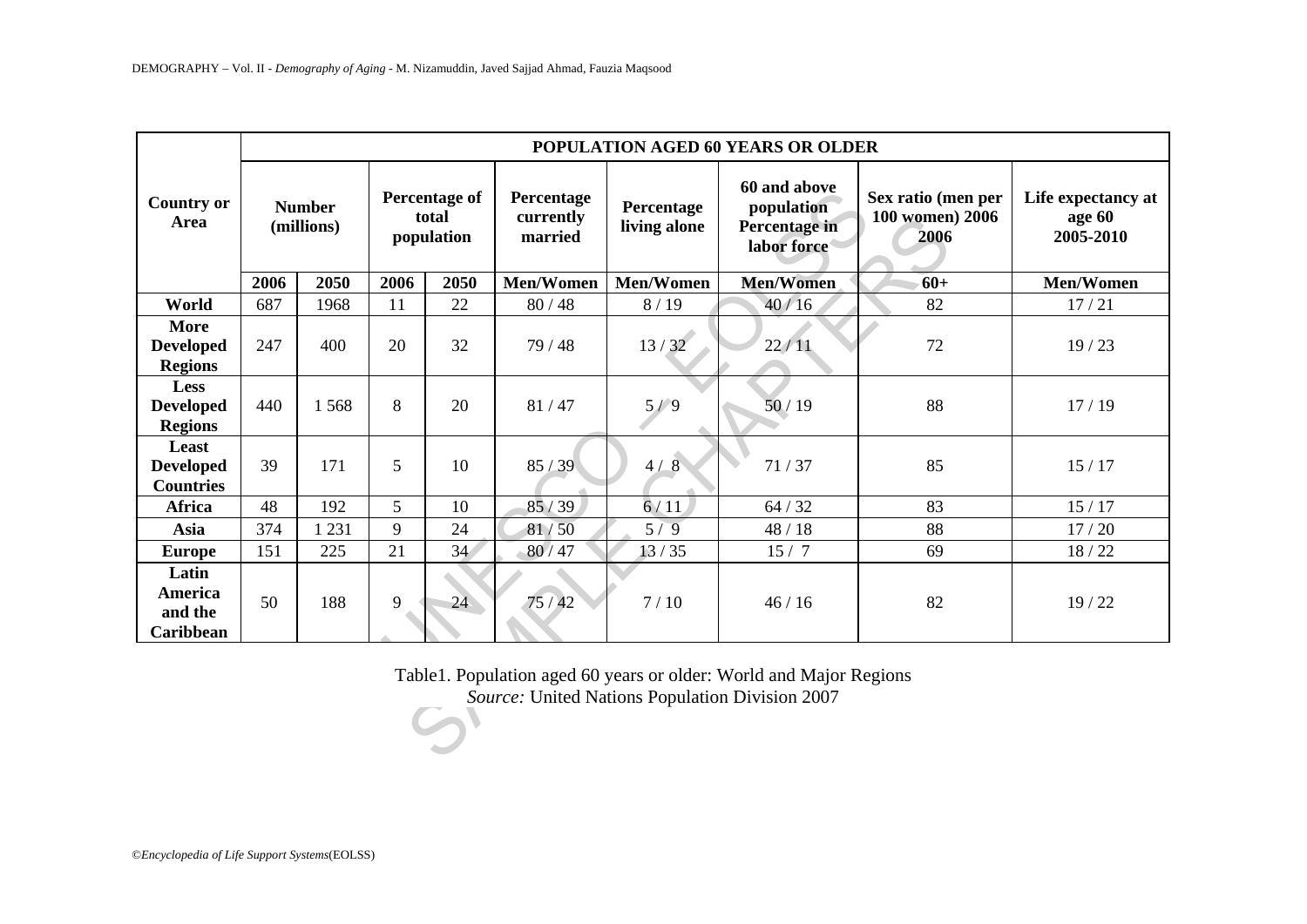Although most countries in these regions have younger populations, showing clear signs of aging. According to the latest estimates, in less developed regions as a whole, just 8 per cent of the population today is aged 60 years or over but by 2050, 20 per cent of their population is expected to be in that age range. The proportion of older persons is lowest in Africa, though rising, but in the Latin America/Caribbean region the proportion is just below that for Asia which is expected to reach 24 percent in 2050. At that stage, Asia will have 85 percent of the less developed regions' population aged 60 and over. Less developed regions are predicted to have 20 percent of their population in the over 60 years of age category by 2050.

Most of the elderly live in the less developed regions. By 2006, the less developed regions had 64 percent of the world's older population and in 2050; this share is expected to be 80 percent and above Translated into numerical terms, less developed regions had about 440 million persons aged 60 and over in 2006 compared with 247 million in more developed regions, and these totals will rise to 1568 and 400 million respectively in 2050(see Table 1). The implication is clear: the less developed countries, where issues of reproductive health including family planning, infant, child and maternal mortality have long been the central focus of population policy, must now also include serious considerations of population aging.

## **3. Rapid Populations Ageing in Developing World**

and  $\omega_+$  exceln of the words over polydation and in 2000<br>had to be 80 percent and above Translated into numerical terms,<br>had about 440 million persons aged 60 and over in 2006 comp<br>in more developed regions, and these t dentified to these approximates and the set of the set of the set of the set of the set of the set of reproductive health including family planning, infant, child one in 2006 compared with more developed regions, and these Population ageing has been a global issue since the early 1980's. Population aging is happening on a very large scale in developing countries. The numbers of older persons in developing countries will more than double by 2025(reaching 850 million). 200 million more than the total population of Europe at that date. Developing regions were having greater percentage of population in the age group of 5-50 as compared to the percentage in the age group 60-80 years or more(United Nations, 2002). But the percentage of these age groups is estimated to change drastically in the year 2050 when the pyramid of Population Aging converts into a pillar with less percentage of lower age group population and more percentage of higher or old age population.(see figure 1)



Figure 1. Age Structures – From Pyramids to Pillars: Developing Regions *Source:* United Nations, 2002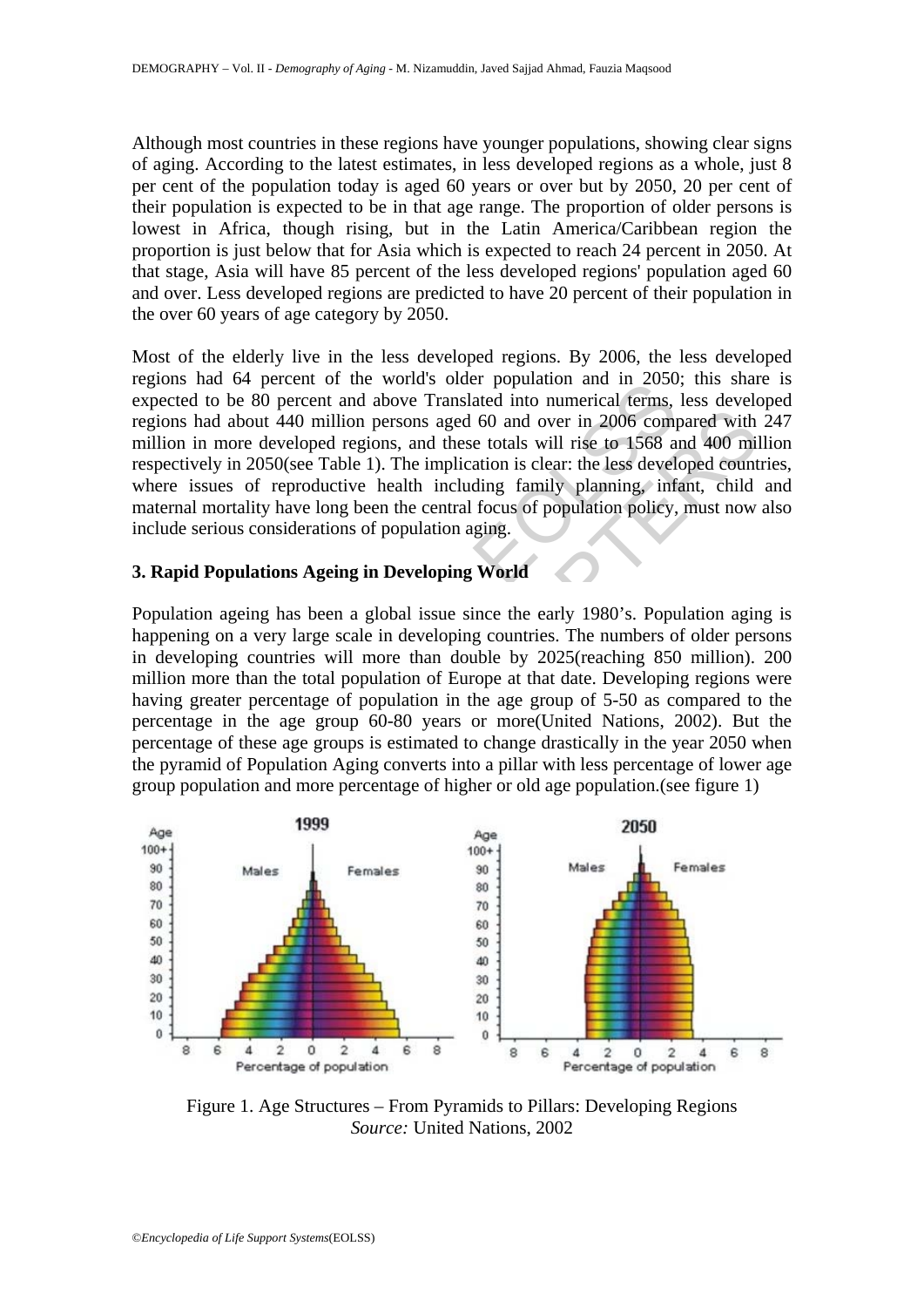#### **3.1. Regional Dimensions in Population Aging**

Global trends reflect significant differences among older population on the basis of region and gender. Wide regional variations do exists with aging population among developing countries.

Demographic trends show that globally 51% of the older persons live in cities. In developed countries 74% of older people are living in cities. Whereas, in developing countries, majority of older people (63%) live in rural areas. This trend in developing countries has serious implications for rural development policies because higher proportion of older people in rural areas means less number of people for production activities and large number of people for consumption of goods and services.

be all that the same way apply the same way account the same window of the same incred<br>to 14 per cent and mortality rates, resulting in their populations becoming gressistent pace. On the other hand, the population in the countries have gone through the demographic transition and lowered id mortality rates, resulting in their populations becoming greyer at a sleept have the core on the other hand, the population in the developing countries Developed countries have gone through the demographic transition and lowered their fertility and mortality rates, resulting in their populations becoming greyer at a slower but consistent pace. On the other hand, the population in the developing countries have historically maintained high fertility rates and thereby a young age structure. The demographic data indicates that average age of population starts increasing with declining fertility rates. For the period 1995-2000, 61 countries in the world, representing 44 percent of the world's population, are at or below replacement fertility. By 2015, the world's population is projected to reach 7.2 billion, of which about two thirds will be living in countries at or below replacement fertility.

The fast aging process is taking developing countries by surprise. Already scarce resources will be further strained; competition for them from different sectors will intensify.

The Asia and Pacific region experienced rapid decline in fertility in past several decades. Total fertility Rate (TFR) dropped from 6.0 in 1950-1955 to 2.7 in 1995-2000, though there are sub regional variations. Pace of aging is fastest in Asia and Pacific which is an inevitable outcome of sustained declines in fertility and mortality during last three decades. It took 114 years for Sweden and France to double its 60+ population from 7 to 14 per cent while the same was accomplished in Singapore in just 18 years(see figure 4). Therefore, no Asian country will escape the substantial aging of its population in the first half of this millennium.

Although the growth of older population is more in the developed regions, the speed of aging is more rapid in the less developed countries. Because rapid changes in age structure may be more difficult for societies to adjust to than change that is spread over a longer time horizon, the speed of population aging has important implications for government policies, such as pension schemes, health care and economic growth.

Typically, the transition from 7 to 14 per cent took longer for countries that reached the 7 per cent level at an earlier date. For example, France and Sweden, which reached the 7 per cent point before 1900, took 115 years and 85 years, respectively, to reach 14 per cent. Several developing countries shown in figure 5 will also make a rapid transition from 7 to 14 per cent aged 65 or older. Brazil, Sri Lanka, Thailand and Tunisia are projected to make this transition in a time span of less than 25 years, and the two most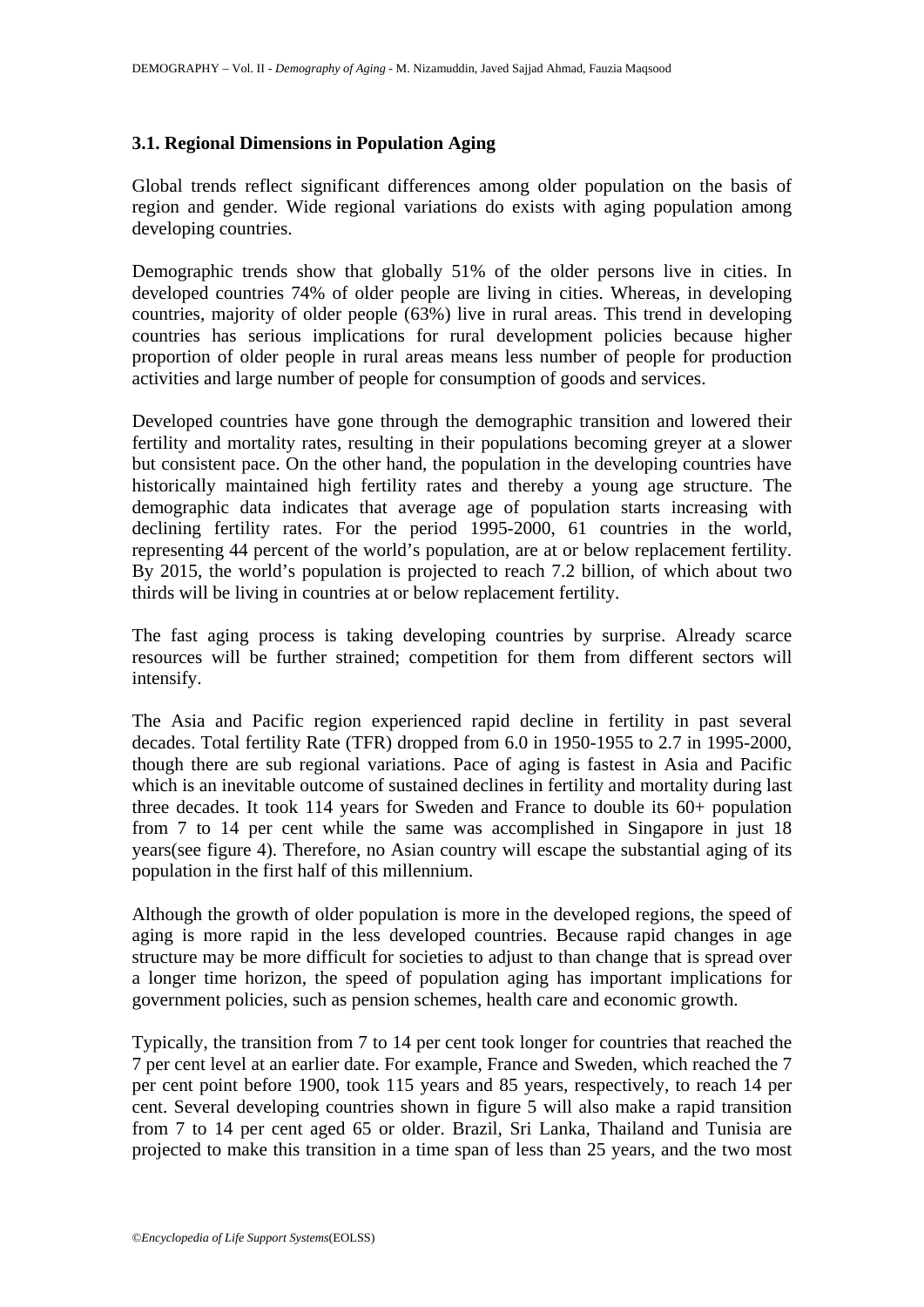

populous countries, China and India, may require only 26 and 28 years, respectively.

Figure 2. Number of years required or expected for percent of population aged 65 and over to rise from 7 percent to 14 percent.

*Source:* Kinsella K, Gist Y. Older Workers, Retirement, and Pensions. A Comparative International Chart Book. Washington, DC

(1956-2013) 47<br>
(1930-1975) 45<br>
(1930-1975) 45<br>
(1947-1992) 45<br>
(1974-1992) 45<br>
(1977-1999) 26<br>
(1977-1999) 26<br>
(1977-1999) 26<br>
(1977-1999) 26<br>
(1977-1999) 26<br>
(1977-1999) 26<br>
(1977-1999) 27<br>
(2001-2032) 27<br>
(2001-2032) 2 In many cases, it will take substantially less time for the transition from 14 per cent to 21 per cent, than it took to move from 7 to 14 per cent aged 65 years or older. Although no country has yet reached the point where 21 per cent of the population is aged 65 or older, some countries are expected to reach that point before the year 2015. At a later date, Canada and the United States of America are expected to make a very rapid transition from 14 to 21 per cent aged 65 or older, as its large baby boom cohorts enter the higher ages. Thus, in the near future some societies will be faced not only with older populations than have ever existed at the national level, but populations that are aging at an extremely rapid pace.



- - -

> TO ACCESS ALL THE **43 PAGES** OF THIS CHAPTER, Visit[: http://www.eolss.net/Eolss-sampleAllChapter.aspx](https://www.eolss.net/ebooklib/sc_cart.aspx?File=E6-147-12-00)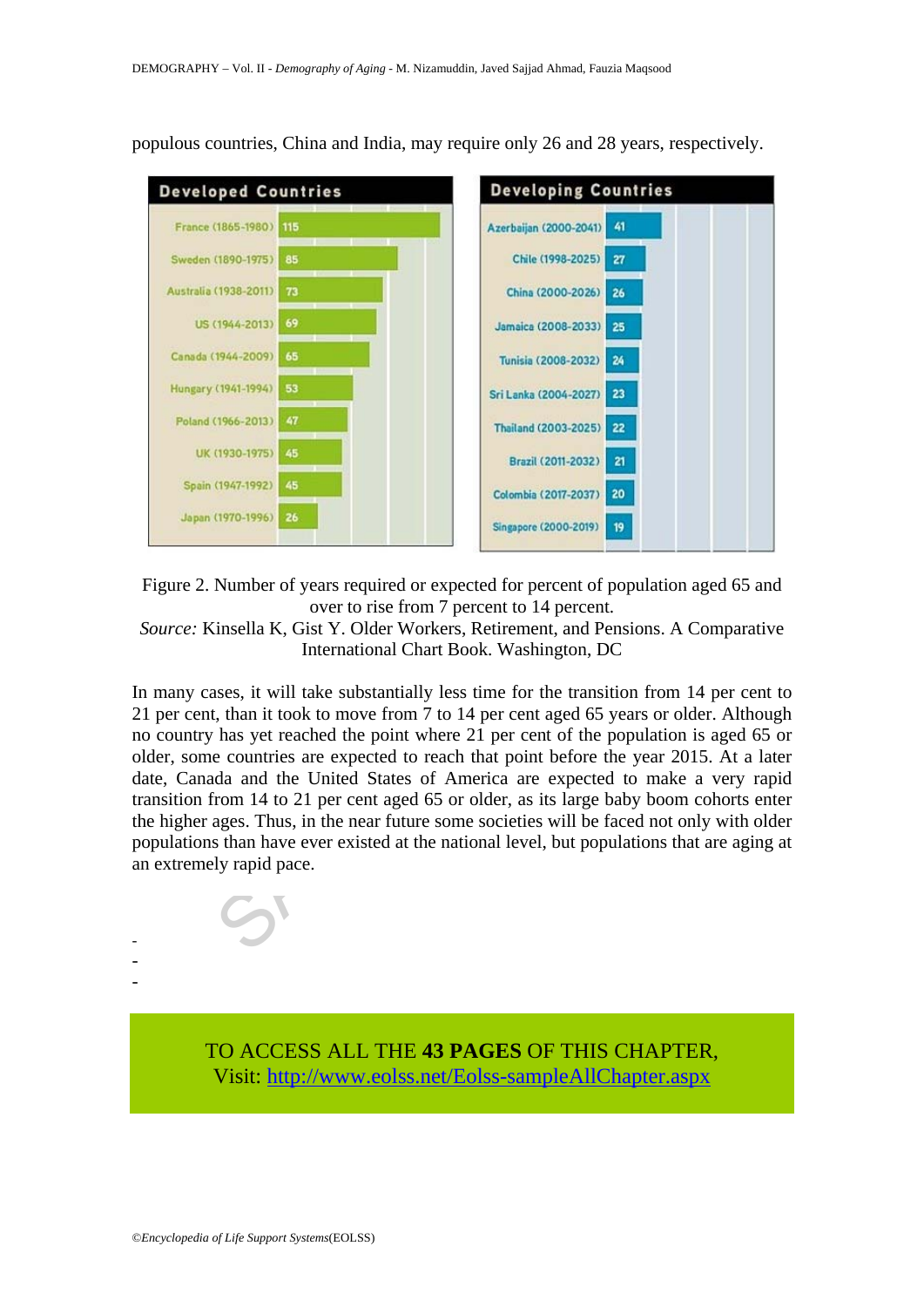#### **Bibliography**

Alam, M.(2007). "Aging in South Asia: An Overview and Emerging Issues for Future Research." Paper prepared for the IUSSP meeting on Aging in Developing Countries: Building Bridges for An Integrated Research Agenda, Santiago (Chile), April 23-25, 2007: [This paper gives a comprehensive view of emerging issues of aging in South Asia].

Alam, M., and Mishra, S.N. (1998). "Structural Reforms and Employment Issues in India: A case study of Industrial Workers." *The Indian Journal of Labour Economics*, 41(2): 271-92:[This is a case study of Industrial workers in India about structural reforms and their impact on employment issues]

Alam, M. and Mehtab,S.K.(2006).\_"Changing Demographics, Emerging Risks of Economic-Demographic Mismatch and Vulnerabilities Faced by the Aged in South Asia: A Review of Situation in India and Pakistan." Asia-Pacific Population Journal.[This paper addresses emerging risks of economicdemographic mismatch and vulnerabilities faced by elderly people in South Asia].

Albert, S.M., Alam, M. and Nizamudin, M.(2006). "Comparative Study of Functional Limitation and Disability in Old Age in Delhi and New York City," submitted to the Journal of Cross Cultural Gerontology [In this paper a comparison of functional limitation and disability of elderly people living in Delhi and New York is made]

.Bulatao, R.A.(1993). "Mortality by Cause, from 1970 to 2015", The Epidemiological transition Policy and Planning Implications for Developing Countries, ed. J.N. Gribble and S.H. Preston, Washington national academy Press, [This is a comprehensive analysis of the epidemiological processes to measure cause of death and effects on the older population]

Chadha, G.K. and Sahu, P.P. (2006). "Employment in Unorganized Manufacturing in India: Post Reform Trends and Future Directions," *Sarvekshana,* 26(2): 1-23. [This papers studies unorganized manufacturing in India and analyzed future directions]

Cladwell, J.C.(2001). "Prospects for the aged in the developing world, UNFPA Symposium on the Aged," IUSSP Conference, Salvadore de Bahia,3pp [This paper is relevant in addressing the future prospects for the aged population in developing world}

blic mismatch and vulnerabilities faced by elderly people in South Asial.<br>
M., Alam, M. and Nizamudin, M.(2006). "Comparative Study of Function<br>
1. M., Alam, M. and Nizamudin, M.(2006). "Comparative Study of Function<br>
1. M , Alam, M. and Nizamudin, M.(2006). "Comparative Study of Functional Limitation Old Age in Dehhi and New York City," submitted to the Journal of Cross Cut III in this paper a comparison of mioral and diability of elderly Cliquet, R. and Nizamuddin, M.(1999). "Population Ageing: Challenges for Policies and Programs in Developed and developing Countries." Leuven, Belgium. [This is collection of papers on various aspects of policies response of developed and developing countries to handle the rapidly increasing aging population]

Coleman, D.(2001). "Social Biology and Human Affairs." *The Journal of the Biosocial Society* 66(20): 1- 11

[This article briefly describes the social and biological processes through which human body ages]

Danan Gu and Zeng Yi,(2004). 'Socio-demographic effects on the onset and recovery of ADL Disability among Chinese Oldest Old'. *Demographic Research*, 11:1-4 [This paper studies socio-demographic effects on the ADL disability among Chinese elderly]

David, W. N.(1997). 'The Economics of Population Aging'. 967-1014. in: Mark R. Rosenzweig and Oded Stark,

(Eds)., *Handbook of Population and Family Economics,* New York, Elsevier. [This article and the book primarily deals with economic and financial implications for supporting an aging population]

de Gray, D.N.J.(2005). "Resistance to Debate on how to postpone aging is Delaying Progress and Costing Lives." *EMBO Reports* 6: S49-S53. [This paper addresses the issues of postponing aging]

Eberstadt, N.(1997). "World Population Implosion." *Public Interest* 129: 3-22 [This gives a comprehensive view of world population]

Eggebeen, D.J.(1992). "Family Structure and Inter generational Exchanges." *Research on Aging*, 14: 427- 447

[This paper gives a comprehensive view of impact of family structure and intergeneration exchange on the lives of aged people]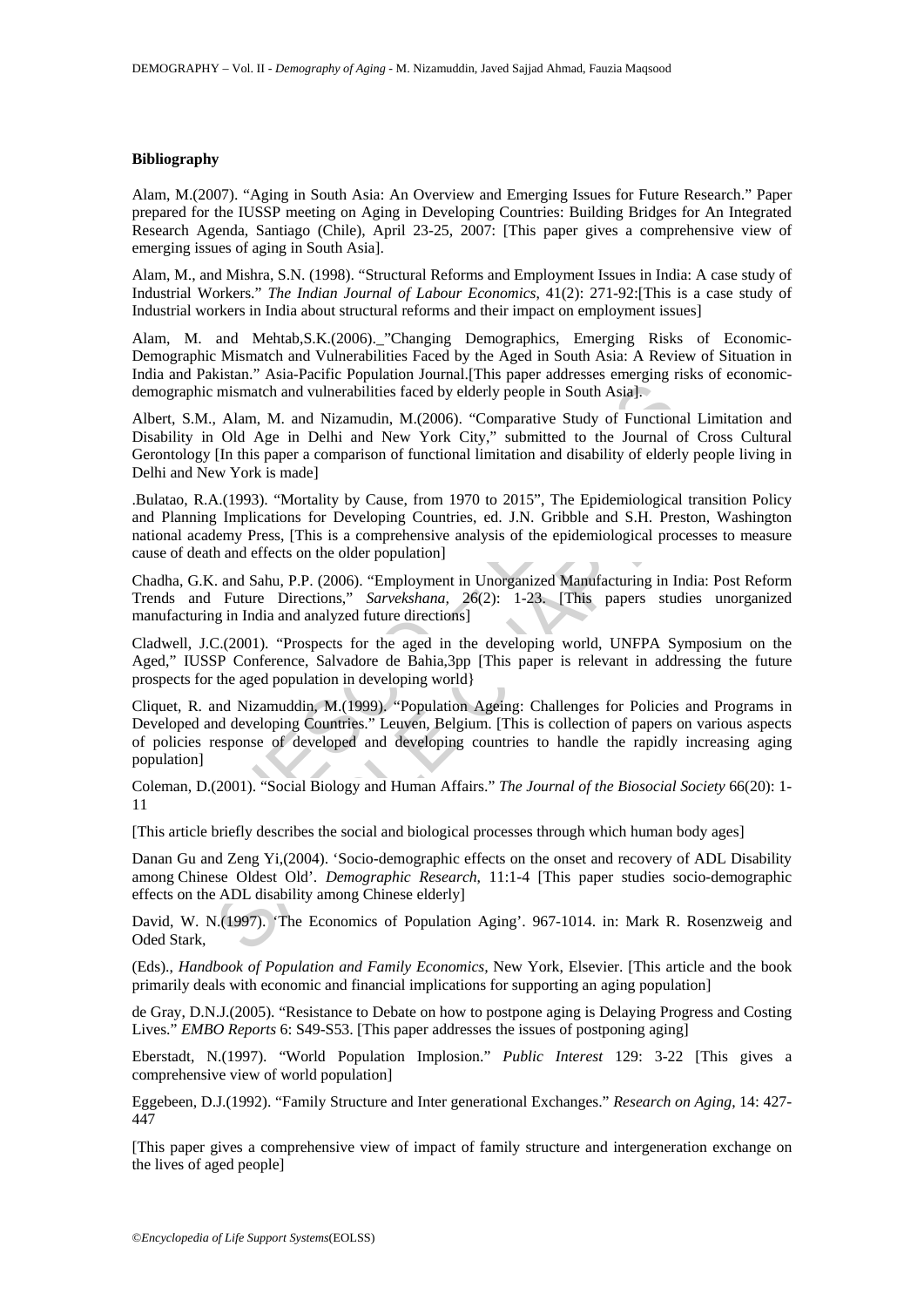ESCAP.(2001). "Policies and Programmer for Old Persons in Asia and the Pacific Selected Studies: Social Policy" Paper No 1. [This paper gives a comprehensive view of policies aimed to address the issues of old persons in Asia]

Ghazy, M.(2006). "Population aging in East and South-East Asia, 1950-2050: Implications for Elderly Care." *Asia- Pacific Population Journal* 21(2) 26-28. [This paper studies implications for elderly care in East and South-East Asia

Grant, L. D.(1996). "Effects of ageism on individual and health care providers' responses to healthy aging." *Health and Social Work,* 21: 9-15 *On line at EBSCOhost Academic Search Elite* [This paper discusses the effects of ageism on health care providers]

Grundy, J. (2000). "The Central Australian chronic disease epidemic: where is the epidemic response? Report on a feasibility study to establish a non-communicable disease centre in Alice Springs'," *CARPA Newsletter*, 31: 4-11. [This is a report about feasibility of disease center in Alice Springs]

Gavrilov, L. A., and Heuveline,P.(2003)*.* "Aging of Population." In P. Demeny and G. McNicoll(Eds.), The Encyclopedia of *Population*, vol. 1. [This is a comprehensive article on aging of population]

Hansen-Kyle, L,(2005). "A Concept Analysis of Healthy Aging." *Nursing Forum* 40(2):45-57[This paper focuses on the concept of healthy aging]

Hoyert. L.D.(1991). "Financial and Household Exchanges between Generations." *Research on Aging*  13(2): 205-225. [This paper addresses the exchange patterns between generations].

Johnson, M. A(.2004). "Hype and Hope about Foods and Supplements for Healthy Aging" *Generations*; 28(3) 45-53,[This paper gives a view about food and supplements to promote healthy aging]

I. A., and Heuveline, P. (2003). "Aging of Population." In P. Demeny and G<br>clopedia of *Population*, vol. 1. [This is a comprehensive article on aging of pop<br>(yle, L. (2005). "A Concept Analysis of Healthy Aging." *Nursing* pedia of *Population*, vol. 1. [This is a comprehensive article on aging of population],  $L_1L_2(2005)^{1.4}$  Concept Analysis of Healthy Aging." *Nursing Forum* 40(2):45-57[This  $1$ ,  $L_2(2005)^{1.4}$  Concept Analysis of H Kinsella, K.G.(1992). "Population Aging in Africa: The case of Zimbabwe.Changing Population Age Structures: Demographic and Economic Consequences and Implications," [compiled by] United Nations. Economic Commission for Europe [and] United Nations Population Fund [UNFPA]. Geneva, Switzerland, United Nations 391-8. [This is concerned with the processes of population aging in Africa]

Lu, J. and Yu, X.(2007). "Demographic Transition, Population Aging, and Policy Implications in China," Paper prepared for the Seminar on Aging in Developing Countries: Bridges for Integrated Research Agendas, April 23-24, Santiago, Chile. [This paper comprehensively covers Population aging and policy implications in China]

Marteleto, L.(2001). "The Role of Demographic and Family Change on Children's Schooling in Brazil." Ph.D.

Dissertation. Department of Sociology and Population Studies Center, University of Michigan. [This PhD thesis studies the role of family changes on children's schooling in Brazil]

 McGarry, K. and Schoeni, R. F.(2000). "Social Security, Economic Growth and the Rise of the Elderly Widows' Independence in the Twentieth Century." *Demography,* 37(2): 221-36.[This article discusses the issues of elderly widows]

Mirkin, B. and. Weinberger M. B.(2001). "The Demography of Population Aging." *Population Bulletin of the United Nations – Special Issue* 42/43: 37-53. [This is an analytical paper which comprehensively describes the growth, structure and distribution of the aging population]

Nizamuddin, M.(2003). "Policy Responses to Population Ageing in Asia and the Pacific." In the Proceedings Asia-Pacific Population Conference, ESCAP, Bangkok, [This article describes Asian countries policies and programs for the elderly population]

Nizamuddin, M.(2002). "Sharing of Experiences: Efforts of Developing Countries, Facing an Ageing World Recommendations and Perspectives," German Center of Gerontology, Berlin, Germany, 163- 167[This article describes the best practices of selected countries from Asia and Latin America addressing the concerns of the growing aging population]

Palloni, A.(2001). "Living Arrangement of Older Persons" Population Bulletin of the United Nations – Special Issue 42/43: 54-1101. [A comprehensive discussion on living arrangements of older persons]

Palloni, A.(2002). "Demographic Aging in Latin America." International Journal of Epidemiology March. [A comprehensive view of demographic processes of aging]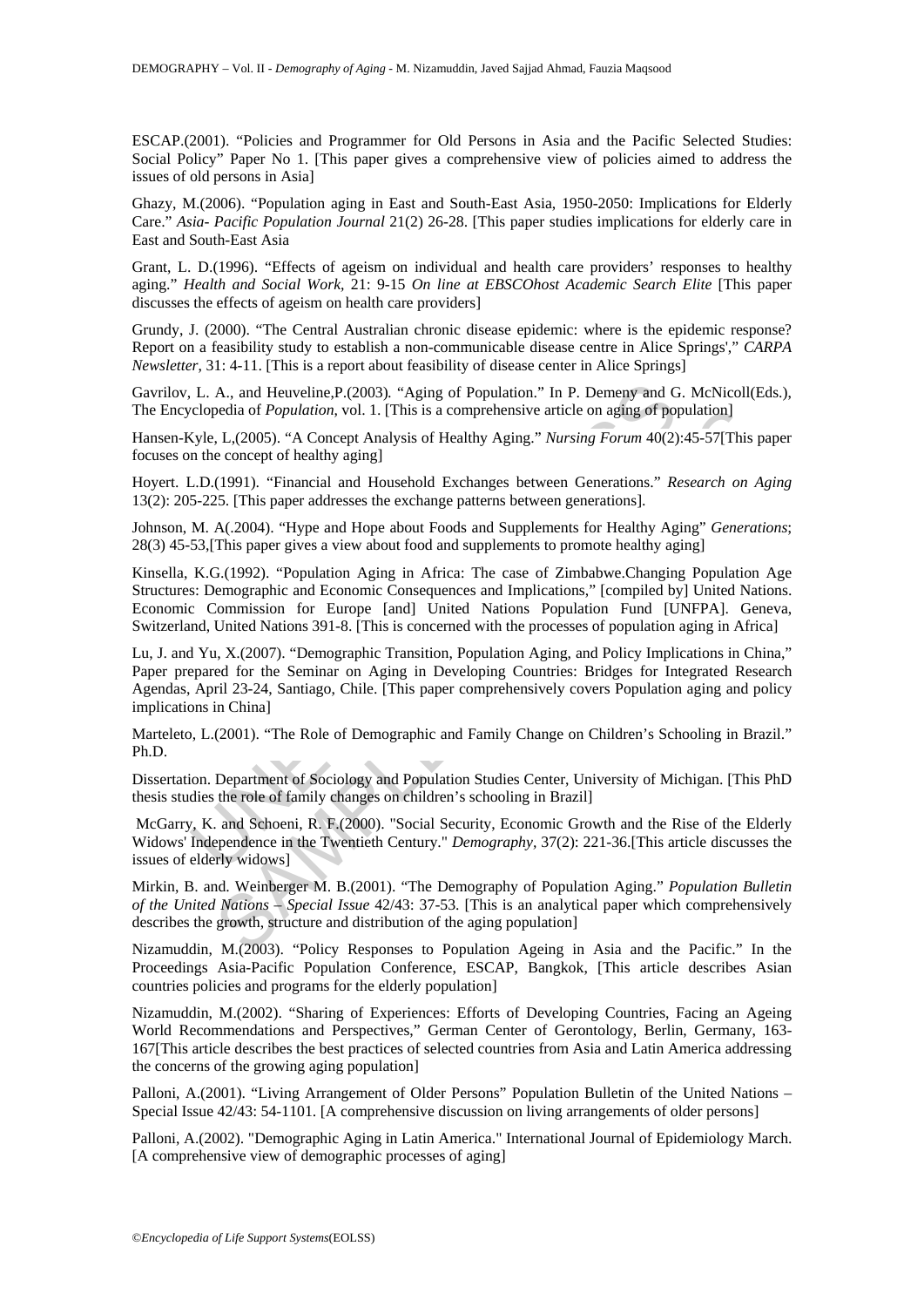Palloni A. and Wong, R.(2007). "Elderly in Latin America and the Caribbean." Center for Demography and Healthof Aging. University of Wisconsin-Madison. [This is concerned with the issues of elderly in Latin America and the Caribbean]

Raymond, S.(2003). "Foreign Assistance in an Aging World", Foreign Affairs, Council on Foreign Relations

 [This article is a review of foreign assistance to child health and development programs of the past and strongly recommends a shift in foreign aid towards preparing for aging societies]

Reed, D. M. and Foley, D. J.(1998). "Predictors of Healthy Aging in Men With High Life Expectancies", *American Journal of Public Health*, 88(10): 1463-1468, [This paper is bout healthy aging and analyses predictors of healthy aging that could also contribute to high life expectancies]

Rust,J.(1994). "Averting the Old Age Crisis", World Bank Report. [This report addresses the processes and procedures for averting the problems associated with old age]

Saad, P.(2001). "Impact of Pension Reform on the Living Arrangement of Older Persons in Latin America" Population Bulletin of the United Nations – Special Issue 42/43: 218-228[This bulletin gives a comprehensive view of how pension reform effect living arrangements of elderly in Latin America]

(2001). "Impact of Pension Reform on the Living Arrangement of Older Population Bulletin of the United Nations – Special Issue 42/43: 218-228[Th<br>msive view of how pension Reform on the Living Arrangements of elderly in La Solution Bulletin of the United Nations – Special Issue 42/43: 218-228[This bulletin of the United Nations – Special Issue 42/43: 218-228[This bulletin give view of how pension reform effect living arrangements of elderly Silverstein, M. and Bengston, V.(1994). "Does Intergenerational social Support Influence the Psychological Well being of older Parents? The Contingencies of Declining Health and Widowhood." *Social Science and Medicine* 38: 943-957 [This paper is about intergenerational social support and psychological well being of older parents].

Sokolovsky, J.(2001). "Living Arrangements of Older Persons and Family Support in Less Developed

Countries." Population Bulletin of the United Nations Special Issue 42/43: 162-192. [This paper is particularly concerned with living arrangements and family support for older persons living in less developed countries]

United Nations(2005). "World Population Aging 1950-2050." New York. [This is a comprehensive report of world aging population with region wise description]

United Nations.(2007). "World Population Prospects: The 2006 Revision." Volume I, New York [This is a comprehensive UN population Division Report on the size, growth, structure and distribution of world's aging population]

UNFPA.(2002). "State of World Population." New York[This is annual report of the UNFPA which presents analysis of population trends, resource flows and emerging new areas that require a financial aid]

UNFPA.(2002). "Population Aging and Development: Social, Health and Gender Issues." New York[This is a collection of papers on various aspects of population aging presented in expert group meeting]

Vaidyanathan, R.(2007). "Declining joint family and emerging crisis in old age security." *Int. J. of Indian Culture and Business Managemen*, 1: 151-173. [This paper addresses issues of declining joining family system and consequently its effect on old age security]

Waidmann, T. and Manton, K.G. (1998). "International Evidence on Disability Trends among the Elderly." United States Department of Health and Human Services, Washington D.C. [This report gives evidence on disability trends among the elderly in different countries]

Wang, P., Shuzhuo L, and Wenjuan, Z.(2005). "The Effects of Intergenerational Supports on the Cognitive Function of Rural Elderly in China." *Psychological Science* 28: 1500-1503[This paper address intergenerational support system and its effects on the cognitive functions of elderly living in rural china]

Ward, R.A, and Spitze, G.D.(2004). "Marital Implications of Parent-Adult Child Co residence: Longitudinal View." *The Journal of Gerontology Series B: Psychological Sciences and Social Science* 59: S2-S8. [This article addresses implications of co residence on elderly people]

WHO.(2002). "Active Aging: A Policy Framework." [This report takes into account a comprehensive view of policy making to ensure healthy aging]

World Bank.(1994). "World Development Report." Washington DC. [This is a comprehensive report about world development]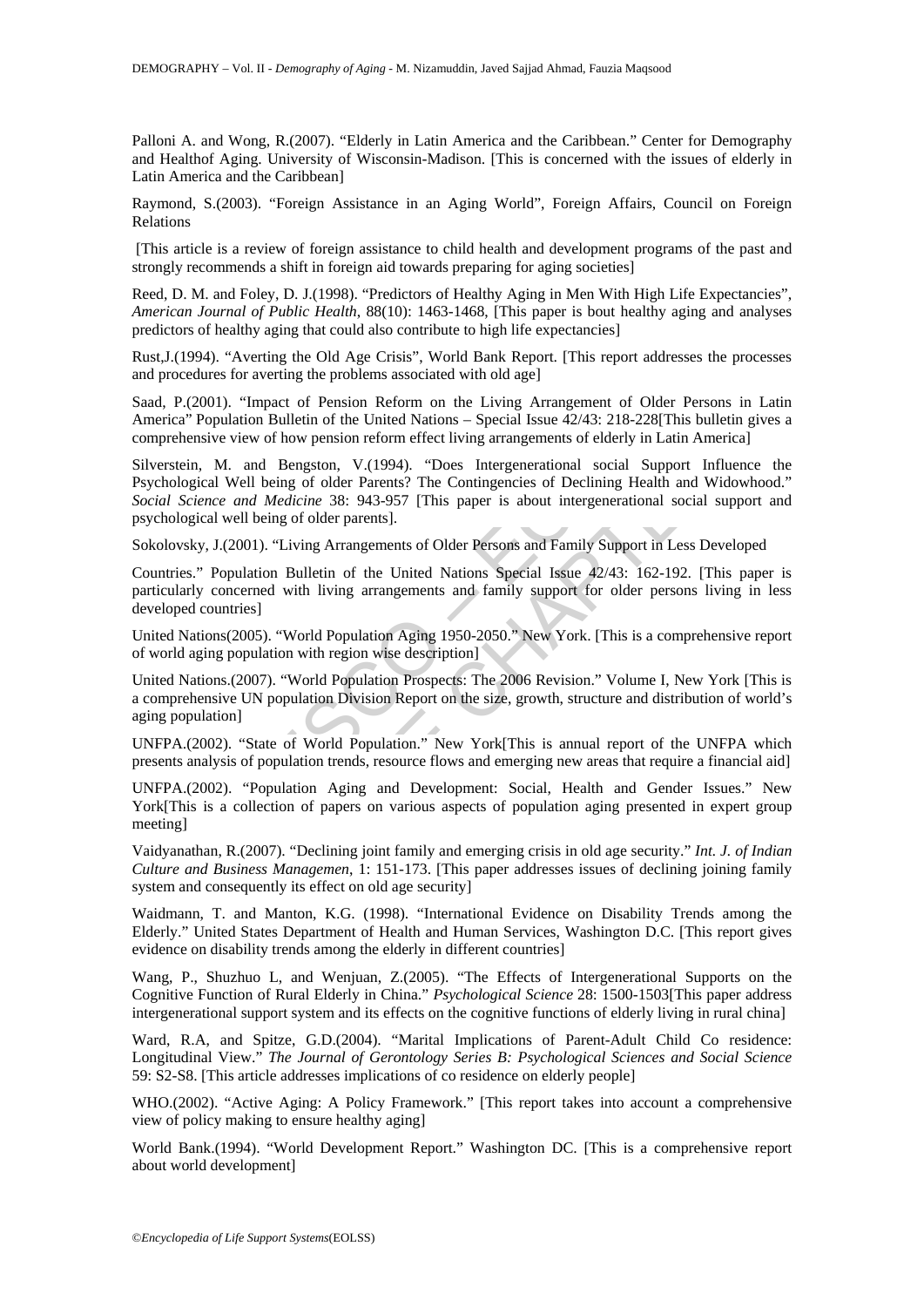World Bank.(2003). "World Development Report 2002: Sustainable Development in a Dynamic World.", Washington DC [This world bank annual report discusses the implication of rapidly changing age structure of global population on sustainable development]

World Bank.(2005). "World Development Indicators." Washington, DC. March. [This provides comprehensive description of socio economic development variables]

World Health Organization. (2002). "Active Aging: A Policy Framework, Aging and Life Course Programme."

Geneva. N [This is an excellent set of recommendations for population to be healthy and actively aging]

Xuejun, Y.(1995). "Economic Research on Population Aging in China,' China Population Publishing House." Beijing. [This describes comprehensively the history of population aging in China and its economic analysis]

Zimmer, Z.(2003). "A Further discussion on revisiting the classification of household composition among elderly people." *Journal of Cross-Cultural Gerontology* 18: 247-250.[This article discusses the size and composition of older families and living arrangement]

#### **Biographical Sketches**

Z.(2003). "A Further discussion on revisiting the classification of household ccoople." Journal of Cross-Cultural Gerontology 18: 247-250.[This article disconnois of older familes and living arrangement]<br>
ion of older fami of containing solutions, the University of Michigan, Ann Arbor, Masters from the University of Michigan, Ann Arbor, Masters from University of Kirachi, Pakistan from the University of Kirachi, Pakistan from the University **Dr. M. Nizamuddin***,* obtained, PhD from the University of Michigan, Ann Arbor, Masters from the University of Chicago, USA and BA Honors and Masters from University of Karachi, Pakistan. Immediately after completing PhD, he taught as Assistant Professor at the University of North Carolina, Chapel Hill. Later, he joined the UN system where he served in high level leadership positions in both programmatic and technical areas. During the 24 years of service with UN Population Fund, he was posted in Jordan, Egypt, and Ethiopia and finally at the headquarters in New York, as Director for the Asia and Pacific region and as Director for Technical and Evaluation Division. During 2002-2005, as Clinical Professor for Socio medical Sciences Mailman School of Public Health Columbia University New York. He also served as UNFPA's Senior Advisor on Ageing, and Program Director of International Program on Population Aging in Developing Countries, implemented in collaboration with Columbia University, New York. For the last three years, he has been serving as a Foreign Professor, under Higher Education Commission, at the Department of Sociology, University of the Punjab, Lahore and has been serving as the Vice Chancellor, University of Gujrat, Pakistan. He has extensive teaching and research experience in population issues. He has several publications some of whom were published by the United Nations. Dr. Nizamuddin is regarded internationally an authority on population aging. Since 2004, he is Co-Chair of IUSSP Panel on Ageing in Developing Countries (IUSSP, Paris, France).

**Javed S. Ahmad**, holds a Master's degree in Public Health Education, from the University of California, Berkeley, a MBA from Long Island University, New York and MA in Social Welfare from Dhaka University of Bangladesh. During his nearly forty years' professional career with UN, bi-lateral donor and international non-governmental organizations, he has provided technical support to ministries of health and education, academic institutions and NGOs in sub-Saharan Africa and South and Central Asia, in the population field. He has served in Sri Lanka, Kenya, Liberia, Nepal, Kazakhstan and Slovakia with regional and/or national responsibilities. After retiring from the UN-ILO in 2002, he worked for two years on a Population Aging Program in Columbia University, New York. From July 2007 to March 2008, he worked for the University of Gujrat as a visiting Professor. He has several research reports and professional publications to his credit. He is a citizen of the USA and currently working as a Health Communication Consultant. [E-mail: javedsahmad@gmail.com]

**Fauzia Maqsood** has Masters in Sociology (Gold Medalist) from the University of Punjab. She is lecturer at Government APWA College Lahore. She is also a PhD candidate in Sociology at the Institute of Social and Cultural Studies, University of the Punjab, Lahore. Currently she is consultant for Research and Planning Cell, University of Gujrat and teaching course Population Aging to Postgraduate diploma students. She worked as Research Officer in the Project *Contribution of Private Tube wells in the Development of Water Potential in Pakistan* sponsored by Ministry of Planning and Development and conducted by Specialist Group Incorporated(SGI) and National Engineering Services Pakistan(NESPAK) 1990 to1991.She also served as Social Welfare Officer in Social Welfare Department Government of the Punjab Lahore from 1991 to 1994.She worked as data analyst in projects(**i)** *Women's Rights to*